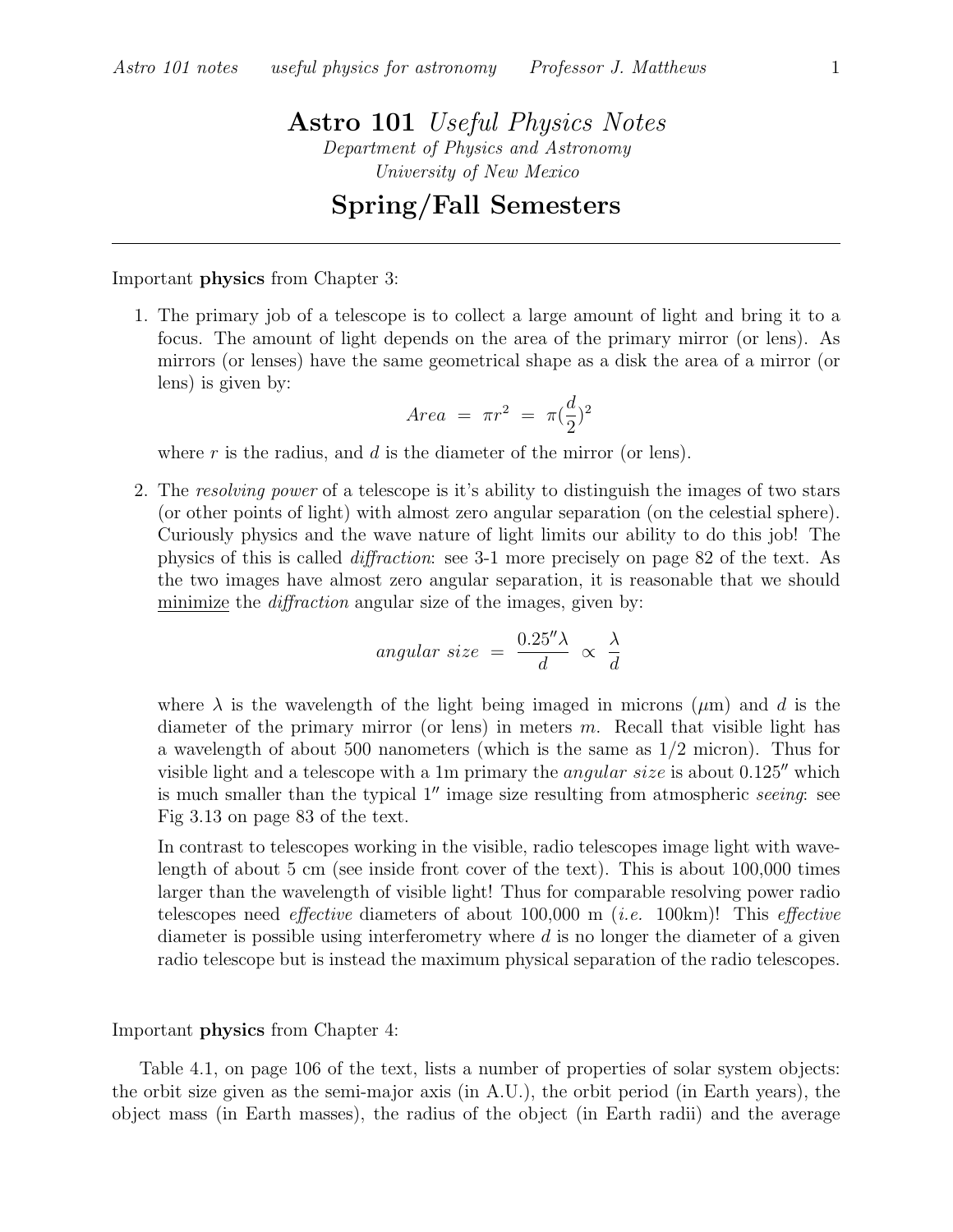density of the object (in  $kg/m^3$ ). I summarize below what these quantities are are and how they are obtained.

1. Object Orbit period:

The orbit period,  $P$ , is the time it takes the object, e.g. a planet, to make one complete orbit of the Sun in Earth years. This is our starting point as this is what astronomers can measure most accurately.

2. Object Orbit semi-major axis:

For all objects orbiting the Sun, the orbit periods,  $P$ , and semi-major axis values,  $a$ , are related by Kepler's third law:  $P^2 = a^3$ . If/when we need the semi-major values in standard units, e.g. meters, or kilometers, then we measure the Astronomical Unit, A.U., as shown in Figure 1.14 page 36 of the text to obtain  $1 \text{ A.U.} \equiv 1.5 \times 10^8 \text{km}$ : see Appendix 3 of text.

3. Object Mass:

Recall that the mass, of an object is a measure of the total amount of matter contained within the object. Your weight, w, and mass, m, are simply related:  $w = mq$  where g is the acceleration of gravity. Thus to measure your mass we use your weight and the know value for  $g$  to measure your mass. Unfortunately we can not do this for  $e.g.$ the planets!

To measure the mass of any astronomical body we use the orbit parameters of any satellite orbiting the body. Thus we use the Moon to measure the mass of the Earth. Similarly we use the Earth (or any other object orbiting the Sun) to measure the mass of the Sun. Then the mass,  $M$ , of the object is given by:

$$
M = \frac{rv^2}{G}
$$

where r is the radius of the satellite's orbit in meters,  $v$  is the velocity (speed) of the satellite in meters/second, and G is Newton's gravitational constant, see Figure 1.18 page 39 of the text. Fret not: astronomers can determine the velocity of the satellite knowing the radius of the satellite orbit and the time for the satellite to orbit the object in seconds.

OK this is way too extreme!! Please do not be concerned: you will not be required to use this formula. My point is only to emphasize that once the orbit parameters of a satellite of an object are known, then we *(i.e.* astronomers) can evaluate the mass of the object!

4. Object radius:

Once the orbit parameters of the Earth and any other object are known, astronomers can determine the actual *distance* to the object (from the Earth) in e.g. meters at any give time. So at what time? Simple: the time when someone (astronomer) made a measurement of the angular size of the "object". By angular size we mean the